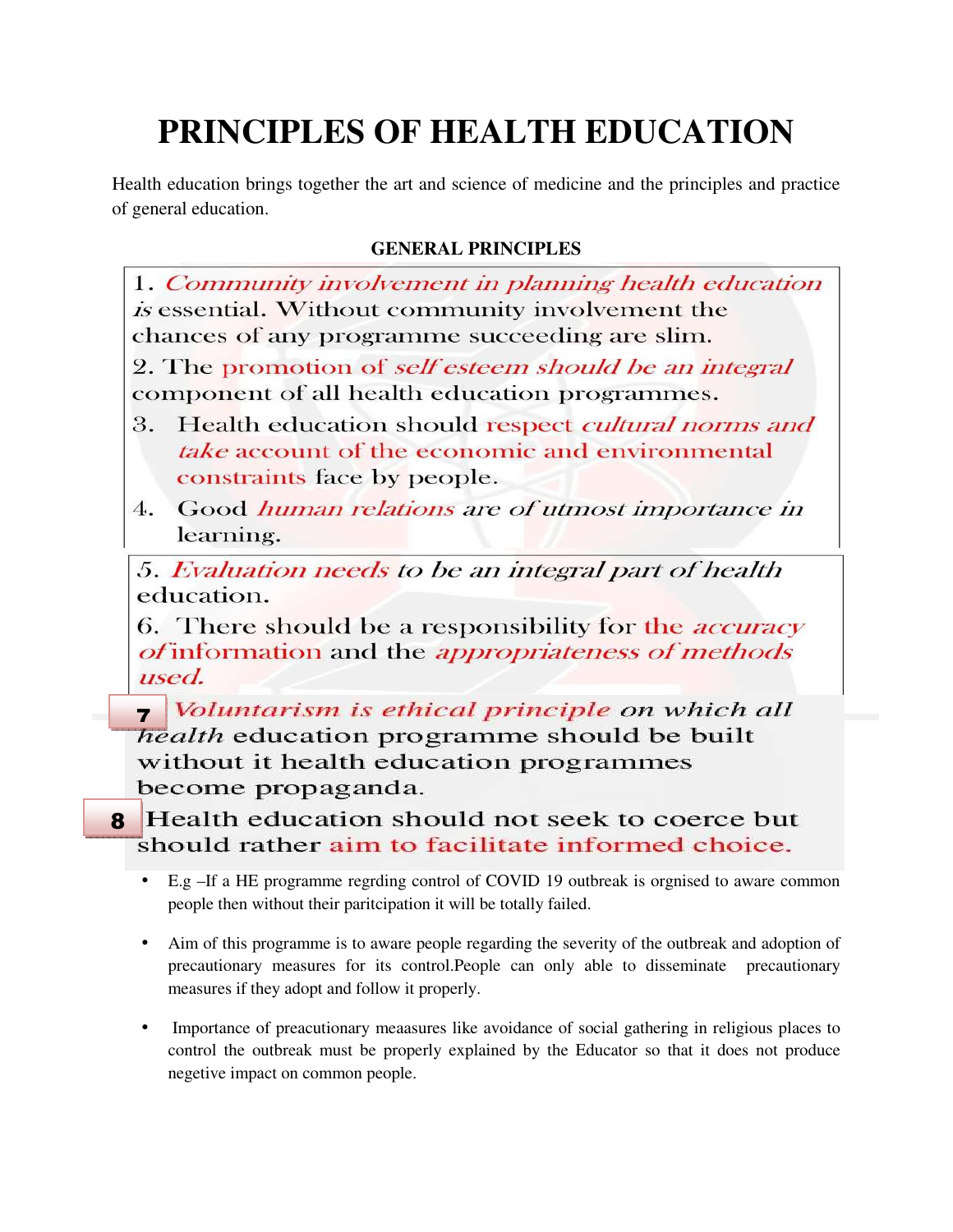- Educator and reciver must be reciprocate their feelings and share their difficulties faced during adoption of precautionary measures otherwise the aim of HE would be failed.
- A HE must be successful if it will be evaluted time to time like- to control COVID 19 outbreak does not invole only dissemination of precautionary measures but are the common people actually follow it ? or if they face any problem during adoption of these measures ? these need to be evaluated by health educator time to time.
- Precationary measures like importance of hand washing , its duration, how it should be done by everyone need to be explained by Heath Educator by practical demonstration which produce greater impact compare to mere verbal instructions
- To make a Health education successful voluntary participation of adminstrator, community leaders are needed as they are much more aware of the difficulties of common people .e.g-Social awareness regarding control of COVID 19 outbreak need involvement of leaders ,NGOs as they can assure and convince people regarding need of adopting healthy practices like cleaning of hands,importance home isolation etc.
- A Health educator cannot compel or force anyone during awreness programme rather provide alternative choices e.g- cleaning of hands and use of mask is some precationary measure to control the COVID 19 outbreak. But in rural and poor communities were there is a scarecity of mask and sanitizers as well as low purchasing capacity ,health Educator must provide alternative way like demonstration of home based mask prepartion and use of simple soap instead of costly sanitizers.

## **SPECIFIC PRINCIPLES OF HEALTH EDUCATION**

**1.CREDIBILITY:** it is the degree by which the message to be communicated is perceived as trustworthy by the receiver.It should be scientifically proven,based on facts and should be compatible with local culture and goals.

**E.g- HE regrding control of COVID 19 outbreak must involve information about the fatality of the virus.Health Educator disseminate simple advice related to its control like use of hand - sanitizer ,soap and mask for prevention of this disease.** 

2.INTEREST: it is a psychological principle that people are unlikely to listen to those things which are not to their interest. If the health education topic is of interest to the people, they will listen to it.Health educator should identify the "felt needs"of the people and then prepare a program that they can actively participate in to make it successful.

**E.g- HE regrding control of COVID 19 outbreak if involve the scientific complex mechanism and action of virus in our body then common people may loose interest ,rather if Health Educator provide general information regardng preparation of home made mask and sanitizer as he/she felt that there is a scarecity of it in local level then it may be more intersting.**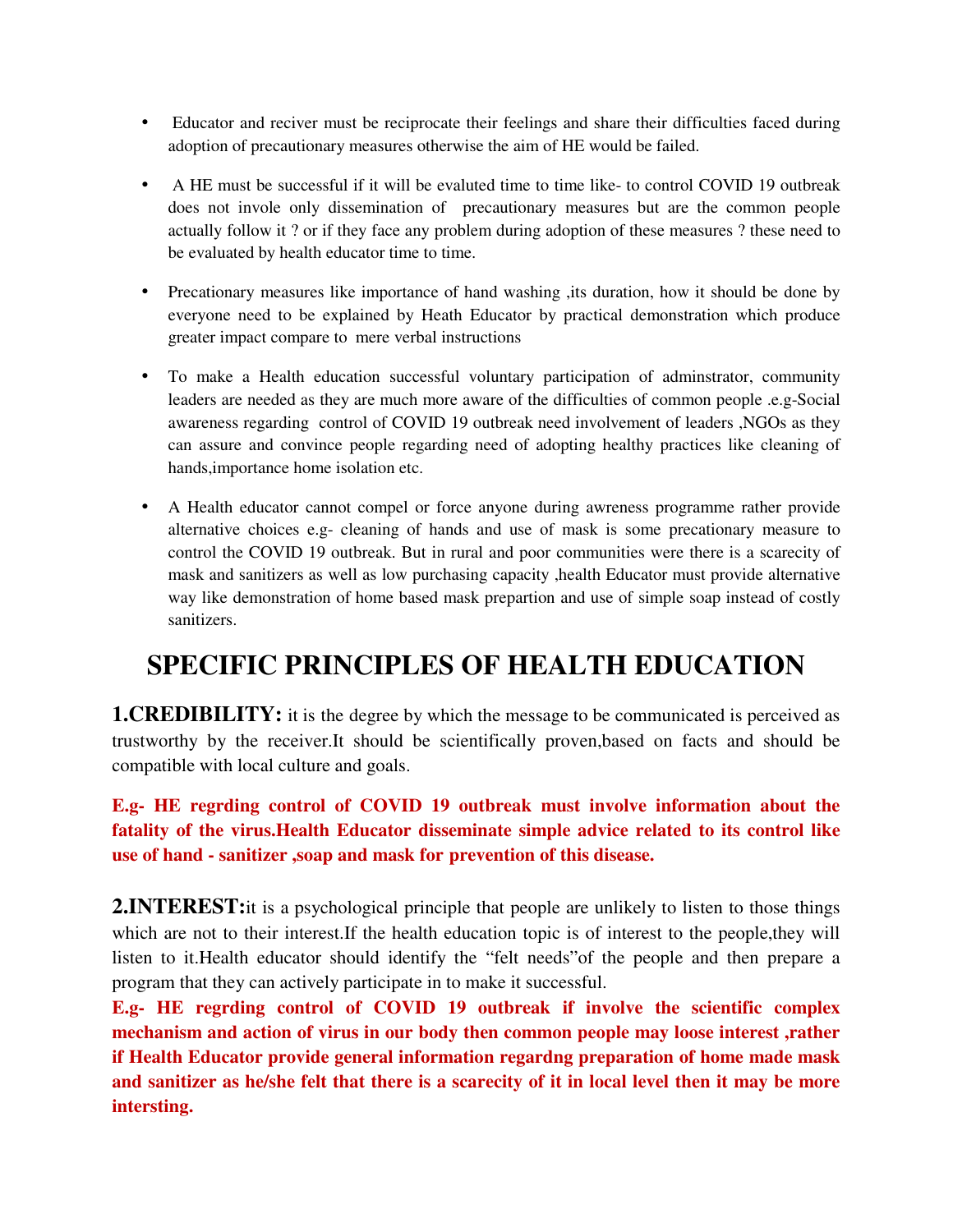**3.PARTICIPATION:** It is based on psychological principle of active learning, create a sense of involvement,personal acceptance and decision making:provides maximum feedback.

Health education should aim at encouraging people to work actively with health workers and others in identifying their own health problems and also in developing solutions and plans to work them out.Health Educator should encourage people to participate in the programme.Once the people are given a chance to take part in the programme it leads to their acceptance of the programe.Methods like group discussion,panel discussion etc provide oppurtunities for people's participation.

**E.g HE regrding prepartion of home made mask and sanitizer to control COVID 19 must need participation of local people otherwise they cannot be able to make it for himself or for their family on emergency basis .Method demonstration must invole participation of people who dicuss,ineract and provide information regarding the availabilty of local raw materials required for home made sanitizer and mask manufacture .**

**4.MOTIVATION:** The need for incentives is a first step in learning to change. It is contagious. It is " the fundamental desire for learning in an individual".Health education can be facilitated by the motivation provided by the desire to achieve individual goals.

**E.g-for a teenager,esthetics might be a motive to take care of his health whereas for an adult ,the expenses of undergoing manufacture of mask and sanitizer.** 

**5.COMPREHENSION:**Health educator should always communicate in the language people easily understand.Principle of **comprehension** involve

- understanding level of the people who receive health education.
- Level of literacy of the audience
- Use of word familiar word instead of strange or new word
- Limited use of medical or technical term

**E.g-(1) A statement saying to make sanitizer use "99%percent alcohol" may not be comprehensive to the common people. A better way of explaining would be "3/4th cup" along with showing the size of the cup size.** 

**(2) A statement saying to prevent COVID 19 "eat food items that are immunity booster" and adopt "social distancing" may not be comprehensive to the common people.A better way of explaining would be "take food stuffs that are come in various natural colours like colorful fruits and vegetables,raw tea, low cost protein rich food like use of two pulses like green gram and lentil in making khichri", "keping safe distance of 1to 2meter in crowded social environment like market"** 

**6.REINFORCEMENT:**This is the principle that refers to the repitition needed in health education.It is not possible for the people to learn new things in a short period of time.So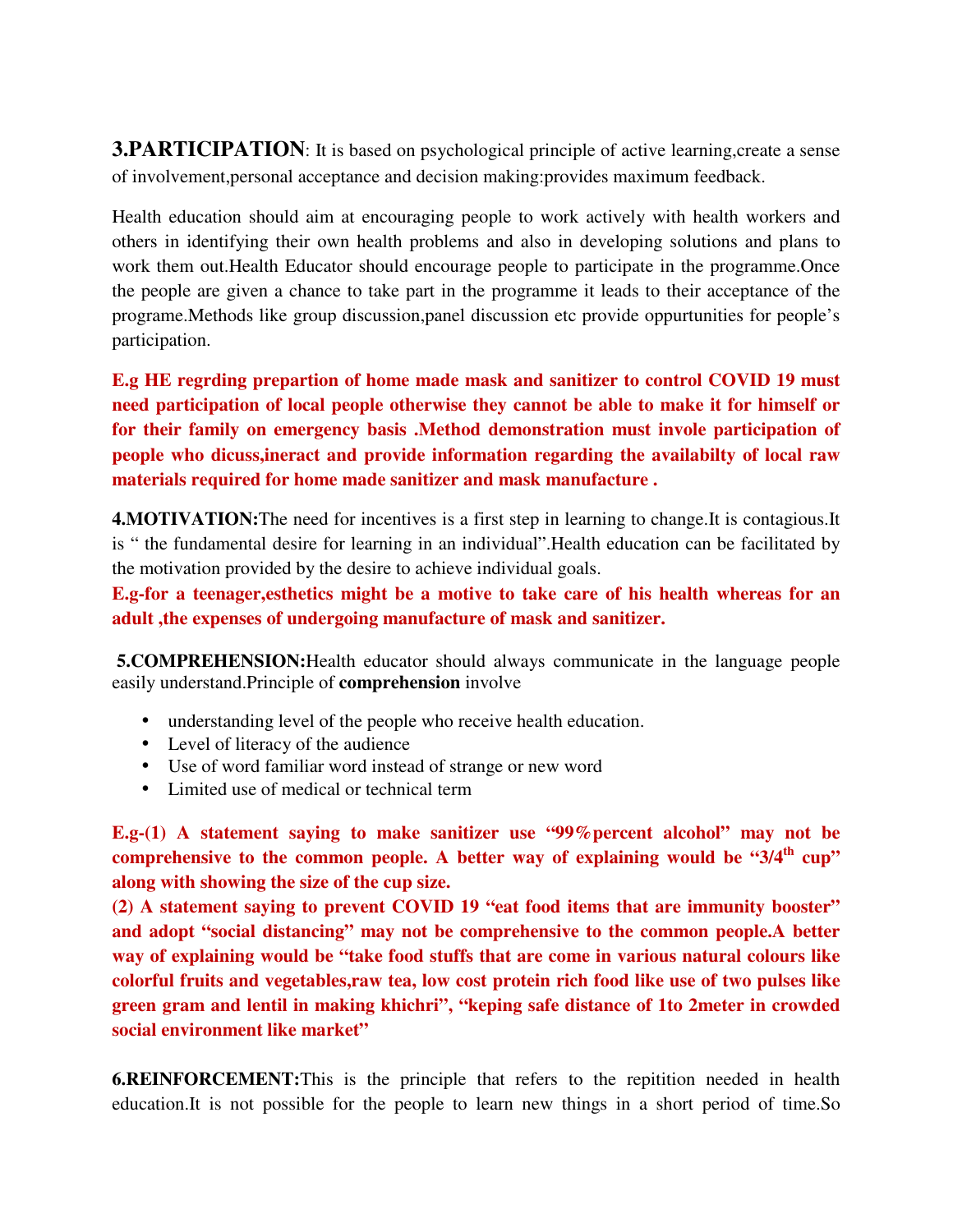repetition is a good idea.This can be done at regular intervals and it helps people to understand new ideas or practice better.It acts like "Booster Dose" in Health Education.

**E.g-(1) The method of home base sanitizer and mask prepartion need to be repeated several times at regular intervals otherwise it is not possible for the people to learn this new concept.** 

**(2) Does and Don'ts regrding control of COVID 19 outbreak need to be repeated several times at regular intervals and it helps people to understand new ideas or practice better like**

> **C=Clean your hands O=Off from gatherings R=Raise Your Immunity O=Only sick to wear mask N=No to hand shake A=Avoid Rumours**

**7. FEEDBACK:** For any programme to be successful it is necessary to collect feedback to find out if any modification are needed to make the programme more effective.

E.g-**The difficulties faced by the people during home base sanitizer and mask prepartion like scarecity of raw materials is needed to be reported to the Health educator to make the programme successful.** 

**8**.**LEARNING BY DOING:**If the learning process is accompanied by doing new things it is better instilled in the minds of people. "If I hear ,I forget;if I see,I remember;if I do, I know".

**E.g-Only verbal instruction of home made sanitizer preparation method may not provide greater impact on common people as they forget it easily.If Health Educator demonstrate it ,50% of the audience can able to catch up the process ,wheras if they prepare it infront of educator it is better instilled in their minds.** 

**9.KNOWN TO UNKNOWN:**Before the start of any Health Education programme, Health Educator should find out how much the people already know and then give them the new knowledge.The existing knowledge of the people can be used as the basic step up on which new knowledge can be placed.

E.g-(1) **A Health Education Programme with the aim of introducing a Mask and sanitizer to a rural population will be better appreciated if the communicator start the programme with "what are you using to clean your hands frequently or cover up your mouth in social gathering at present" and then going in to details like "why are you using it now" and then connecting it to the utility of Mask and sanitizer and then providing the details about their mechanism of action and home based prepartion method.**